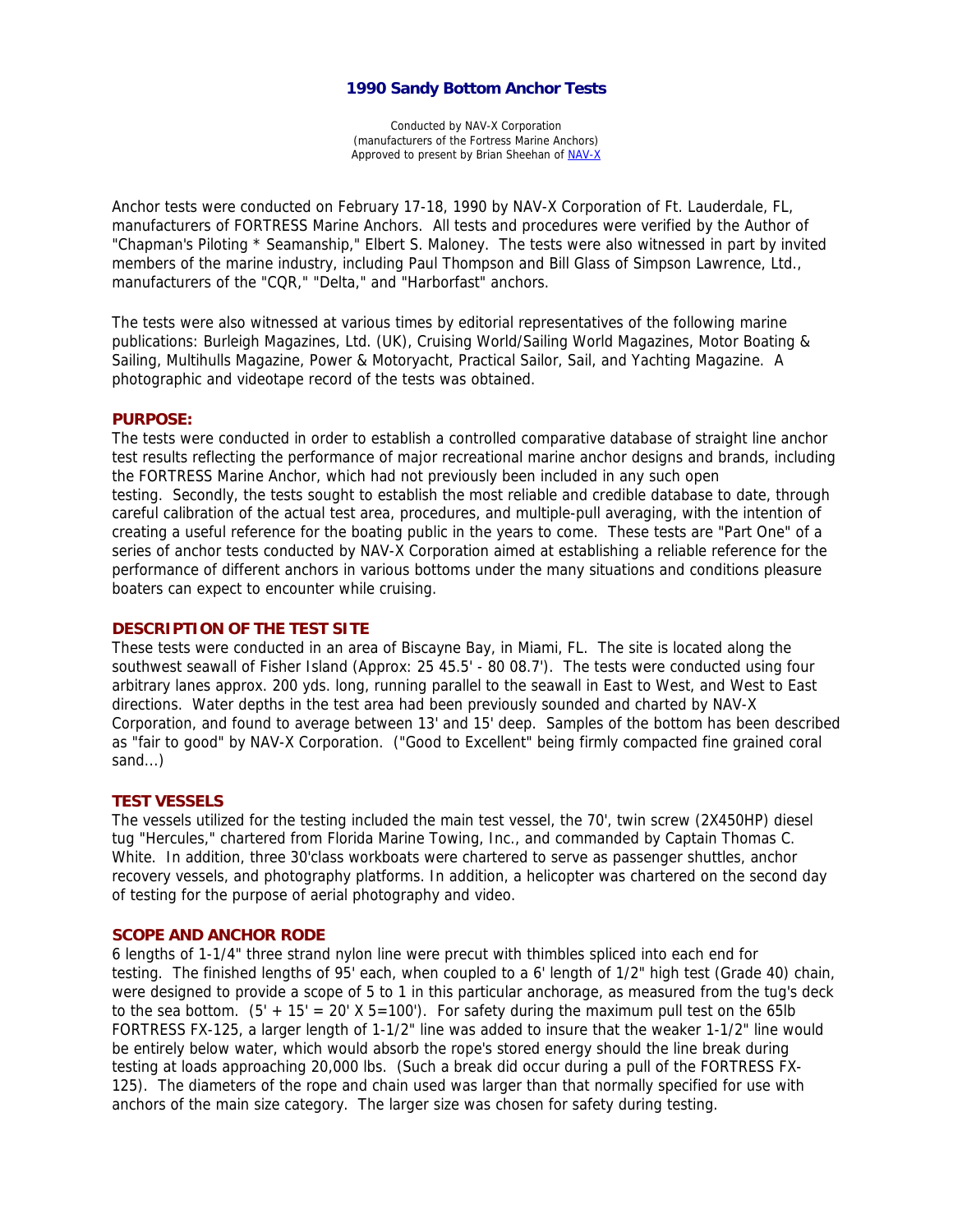## **LOAD MEASURING**

Test loads were measured on two calibrated "Dillon" analog dynometers, each having a certificate of accuracy traceable to the U.S. Bureau of Standards. The first, which measures loads from 0-10,000 lbs (12,000 maximum), was used for all anchors except the larger FORTRESS FX-85/125. for which the larger 0-20,000 lb. unit was sometimes used.

# **ANCHORS TESTED**

10 anchors in all were tested and are described and illustrated below. Actual weight varied from 19 lbs. to 65 lbs. Generally, the test involved anchors in the 35-40 pounds steel "Danforth Type" size class. This size class was selected for testing because it represents the size often chosen for service aboard cruising boats in the 35' to 50' class. Generally speaking, a given anchor's "performance ratio" or holding power per pound of anchor weight, can be used to determine the performance that can be expected from different sizes of the same model and design. All anchors, including the FORTRESS models, were purchased by NAV-X Corporation, and chosen randomly from the stocks of local retailers and distributors (Sailorman, and Lewis Marine Supply, Ft. Lauderdale, FL). AL anchors were inspected prior to testing, and found to be generally within their manufacturer's advertised specifications, except where noted below.

## **PULL LIMITS**

Limits on the maximum pull each anchor would be subjected to were established prior to testing. This limit was established at 2.5 times the anchor's rated working load or holding power, because this is a reasonable margin of safety. Secondly, the ABYC's "Typical Ground Tackle Design Horizontal Loads Table" equates that 63 knots of wind places about 7500 pounds of load on a 50' boat. Finally, preliminary testing of these same anchors at this site, demonstrated that structural damage would occur to some at loads les than 2.5 times their rating. On these anchors, the pull limit was reduced to about 15% less than the load under which damage occurred. Al l the FORTRESS anchors, and Danforth H-1800 were able to withstand pulls of 2.5 their ratings. The Bruce and CQR limits were arbitrarily set at 7,599 lbs. since the manufacturers do not give such ratings. Danforth's Deepset Hi-Tensile T-4000, Standard S-2000 and U.S. Anchor's Sentinel 40 test limits reflect their demonstrated structural strength.

## **TEST PROCEDURE**

Anchors were scheduled for testing in a revolving order. The anchor to be tested would be attached to it's rode, and staged for deployment at the stern of the tug "Hercules." After the tug had maneuvered into the proper lane and test direction, the standing end of the rode was then attached to the dynometer, and the anchor thrown into the water. The tug would then move forward under minimal power as the rode was payed out. Prior to reaching the end of the rode, the tug was shifted into neutral, allowing it's gentle momentum to drift against the anchor to set it. When a "set" was established: i.e.: when some load was registered upon the dynometer, the transmission was engaged and RPM's slowly increased while the registered loads were carefully obsr3eved and recorded. Loads were then slowly increased until the anchor being tested had either reached it's pre-established test limit and held, "dragged" under constant load, or "pulled out," resulting in the dynometer needle falling to a substantially lower reading as the tug moved through the water. Bearings taken on the nearby seawall established whether an anchor dragged, pulled out, or held. When each test was completed, the standing end of the rode was then disconnected from the dynometer, attached to a buoy, and thrown into the water for recovery by one of the attending workboats. This enabled the next anchor to be tested immediately. using the recovery boat system allowed a new anchor to be tested approximately once every 15 minutes. After each anchor was recovered it was then returned to the tug "Hercules" to he staged for it's next test.

# **TABULATION OF RESULTS**

When the two days of testing were completed, and the recorded test results compiled, each anchor's performance was then scored and rated into three categories: (1) "Average Test Pull," or, all pulls added up and then divided by the number of pulls to establish an average. (2) "Holding Power Per Pound Of Anchor Weight" sometimes referred to as a "performance ratio" of how many times an anchor's actual weight it is capable of holding in a given bottom, and (3) "Cost Per Pound Of Holding Power" to established useful "value index," based upon advertised list prices divided by the Average Test Pull. The results of these tabulations can be examined in the charts on the next page. A summary of raw test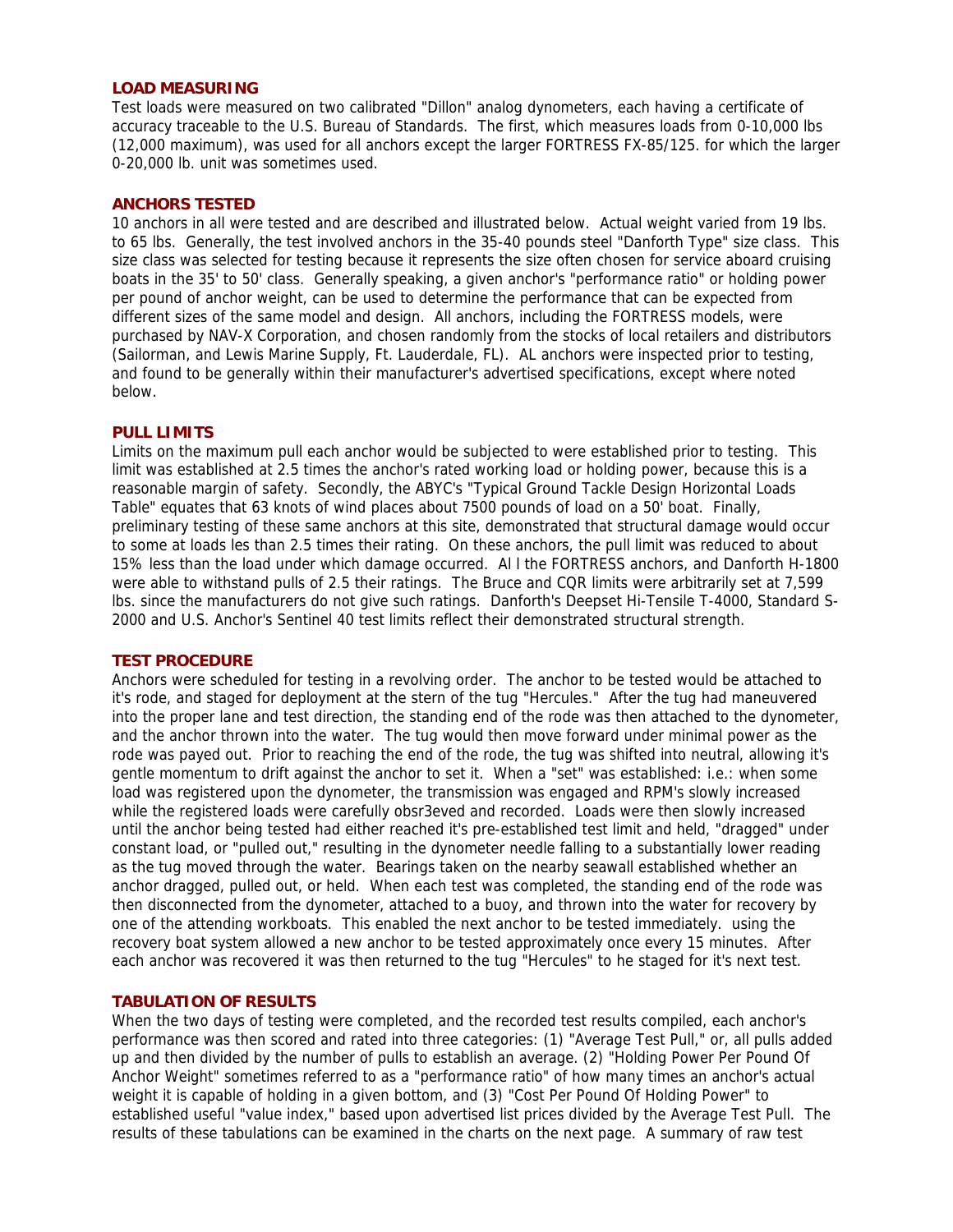data, as verified by Mr. Maloney and Captain White, is provided on the last page of this report.

| Part One: Miami. February 17-18, 1990 (Sandy Bottom Tests)<br>Raw Test Data Verified by E.S. Maloney,<br>Author of "Chapman's Piloting & Seamanship." |                |      |                            |                                                    |  |  |  |  |
|-------------------------------------------------------------------------------------------------------------------------------------------------------|----------------|------|----------------------------|----------------------------------------------------|--|--|--|--|
| <b>ANCHOR:</b>                                                                                                                                        | No.            | DIR: | Pull LANE/ HOLDING<br>Lbs. | <b>RESULT:</b>                                     |  |  |  |  |
| Bruce 20 Kg                                                                                                                                           | 1              | 2W   | 600                        | 500/300/600: Pulled Out                            |  |  |  |  |
| Actual Wt. 46 Lbs                                                                                                                                     | 2              | 3W   | 1,900                      | 1000/1900/500 Dragged                              |  |  |  |  |
| <b>AVG PULL: 1,883 LB</b>                                                                                                                             | 3              | 3W   | 2,100                      | 800/1200/2100 Pulled Out                           |  |  |  |  |
|                                                                                                                                                       | 4              | 3E   | 500                        | 500/500/500 Dragged                                |  |  |  |  |
|                                                                                                                                                       | 5              | 4Ε   | 5,800                      | 1200P/800D                                         |  |  |  |  |
|                                                                                                                                                       | 6              | E.   | 400                        | 200D/400P/400 Dragged                              |  |  |  |  |
|                                                                                                                                                       |                |      |                            |                                                    |  |  |  |  |
| <b>COR 45</b>                                                                                                                                         | 1              | 2E   | 2,200                      | 200D/1600P/2200 Pulled Out                         |  |  |  |  |
| Actual Wt: 47 Lbs                                                                                                                                     | $\overline{2}$ | 2E   | 4,200                      | 700P/900P/2000P/4200 Held                          |  |  |  |  |
| AVG PULL: 3,350                                                                                                                                       | 3              | 3E   | $N/A^*$                    | See explanation*                                   |  |  |  |  |
|                                                                                                                                                       | 4              | 3E   | 3,200                      | Dragged                                            |  |  |  |  |
|                                                                                                                                                       | 5              | 3W   | 4,000                      | Hooked on something:<br>Req. 180 Deg. turn to free |  |  |  |  |
|                                                                                                                                                       | 6              | 4W   | 2,700                      | Pulled Out                                         |  |  |  |  |
|                                                                                                                                                       | $\overline{7}$ | 2W   | 3,800                      | <b>Pulled Out</b>                                  |  |  |  |  |
|                                                                                                                                                       |                |      |                            |                                                    |  |  |  |  |
| <b>Danforth Deepset</b>                                                                                                                               | 1              | 2E   | 4,000                      |                                                    |  |  |  |  |
| Hi-Tensile "T-4000"                                                                                                                                   | $\overline{2}$ | 3W   | 1,000                      | 1000P/600P/500P:Pulled Out                         |  |  |  |  |
| Actual Wt. 30 Lbs.                                                                                                                                    | 3              | 2W   | 1,800                      | 150P: Pulled Out                                   |  |  |  |  |
| <b>AVG PULL: 2,200 LB</b>                                                                                                                             | 4              | 3W   | 2,400                      | 800P/600P: Pulled Out.                             |  |  |  |  |
|                                                                                                                                                       | 5              | 2W   | 1,800                      |                                                    |  |  |  |  |
|                                                                                                                                                       |                |      |                            |                                                    |  |  |  |  |
| <b>Danforth</b><br><b>Hi-Tensile</b>                                                                                                                  | 1              | 3E   | 1,000                      | 1,000P/400P/500P Pulled Out                        |  |  |  |  |
| H-1800 (35H)                                                                                                                                          | 2              | 4W   | 4,500                      | Held                                               |  |  |  |  |
| Actual Wt 33 Lbs.                                                                                                                                     | 3              | 2W   | 2,200                      | Pulled Out                                         |  |  |  |  |
| <b>AVG PULL: 3,700</b>                                                                                                                                | 4              | 3W   | 5,000                      | Held                                               |  |  |  |  |
|                                                                                                                                                       | 5              | 2E   | 4,500                      | Held                                               |  |  |  |  |
|                                                                                                                                                       | 6              | 2W   | 5,000                      | Held 1000P/800P/5000P                              |  |  |  |  |
|                                                                                                                                                       |                |      |                            |                                                    |  |  |  |  |
| <b>Danforth Standard</b>                                                                                                                              | 1              | 4W   | 4,200                      | Held                                               |  |  |  |  |
| S-2000 (40S)                                                                                                                                          | $\overline{2}$ | 3E   | 4,000                      | Held                                               |  |  |  |  |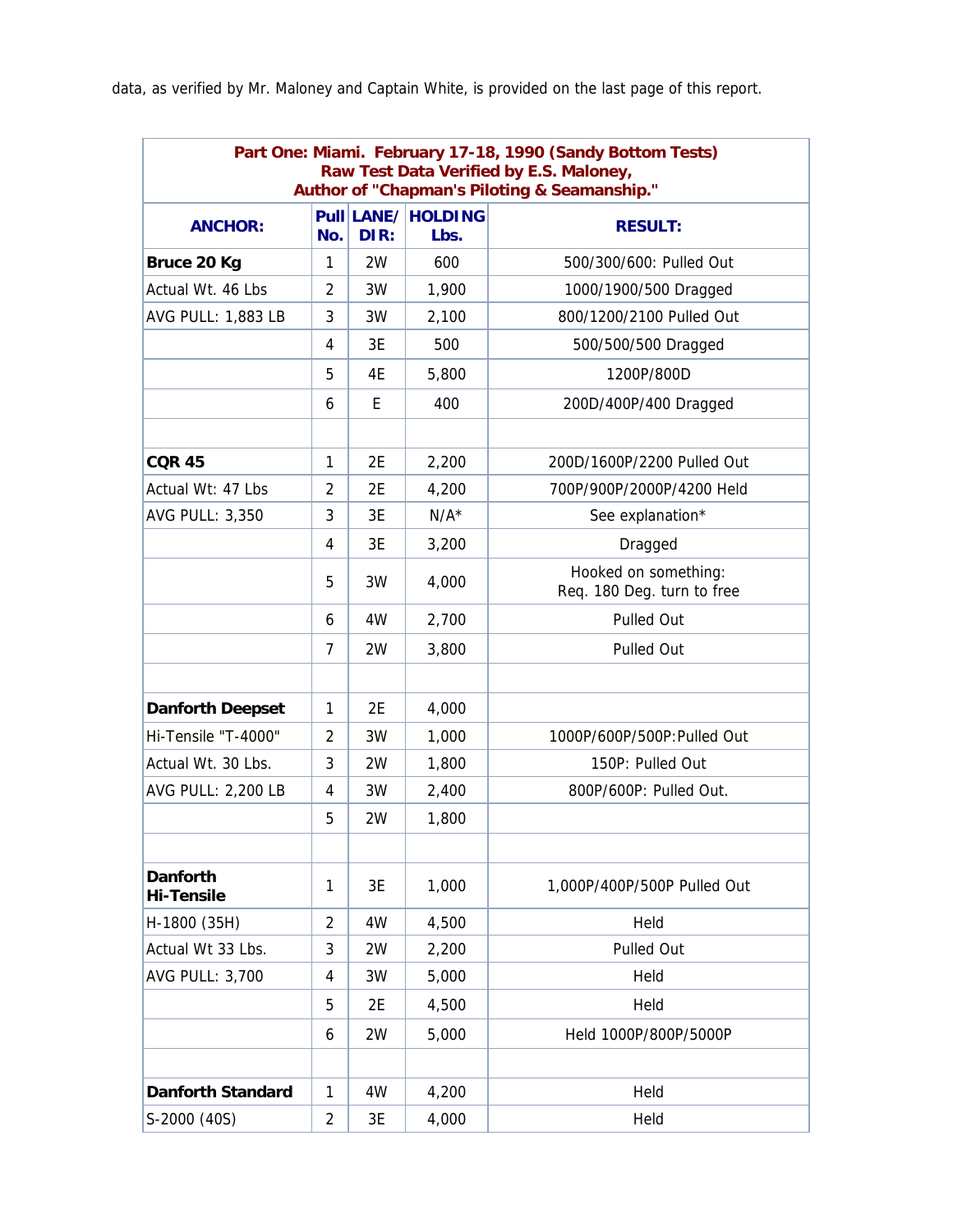| Actual Wt. 42 Lbs.        | 3              | 2E       | 2,500          | Pulled Out                                      |
|---------------------------|----------------|----------|----------------|-------------------------------------------------|
| <b>AVG PULL: 3,160 LB</b> | 4              | 2E       | -0-            | Not Set/No Load (Not counted in AVG)            |
|                           | 5              | 2W       | 1,100          | 750/600/1000: Pulled Out                        |
|                           | 6              | 1W       | 4,000          | Held, Disabled                                  |
|                           |                |          |                |                                                 |
| <b>FORTRESS FX37</b>      | $\mathbf{1}$   | 3W       | 7,800          | Held                                            |
| Actual Wt. 19 Lbs.        | 2              | 2E       | 7,000          | Held                                            |
| <b>AVG PULL: 7,580</b>    | 3              | 2E       | 7,600          | Held                                            |
|                           | 4              | 2E       | 8,000          | Held                                            |
|                           | 5              | 3W       | 7,500          | Slipped at 4000, reset within 10 yds            |
|                           |                |          |                |                                                 |
| <b>FORTRESS FX-55</b>     | 1              | 3E       | 9,500          | Pulled Out                                      |
| Actual Wt. 31 Lbs         | 2              | 4W       | 10,000         | Held                                            |
| AVG PULL: 8,857 LB        | 3              | 3E       | 8,000          | Dragged                                         |
|                           | 4              | 3E       | 4,500          | Pulled Out                                      |
|                           | 5              | 3W       | 10,000         | Held                                            |
|                           | 6              | 2E       | 10,000         | Held                                            |
|                           | 7              | 4W       | 10,000         | Held                                            |
|                           |                |          |                |                                                 |
| <b>FORTRESS FX-85</b>     | 1              | 3W       | 12,000         | Held                                            |
| Actual Wt. 44 Lbs.        | 2              | 2W       | 12,000         | Held                                            |
| AVG PULL: 12,716 LB       | 3              | 2W       | 12,000         | Held                                            |
|                           | 4              | 3E       | 12,800         | $HeId++$                                        |
|                           | 5              | 3E       | 12,000         | Pulled Out++                                    |
|                           | 6              | 2W       | 15,500         | Pulled Out-Disabled++                           |
|                           |                |          |                |                                                 |
| <b>FORTRESS FX-125</b>    | $\mathbf{1}$   | 1W       | 12,000         | Dragged                                         |
| Actual Wt: 65 Lbs.        | $\overline{2}$ | 2E       | 20,000         | Broke Line: Held. Hooked Cable.++               |
| <b>AVG PULL: 15,975</b>   | 3              | 3E       | 15,500         | Pulled Out                                      |
|                           | 4              | 1W       | 16,400         | Broke Line: Held++                              |
|                           |                |          |                |                                                 |
| <b>Rule Deep Set</b>      | 1              | 2E       | 4,000          | Pulled Out                                      |
| T-4000                    | 2<br>3         | 3W<br>2W | 1,000<br>1,800 | 1000P/600P/500D: Pulled Out<br>150P: Pulled Out |
| Actual Wt. 30 Lbs         | 4              | 3W       | 2,400          | 800P/600P: Pulled Out                           |
| <b>AVG PULL: 2,200</b>    | 5              | 2W       | 1,800          | Pulled Out                                      |
| Actual Wt. 30 Lbs         | $\overline{2}$ | 3W       | 1,000          | 100P/600P/500D: Pulled Out                      |
| <b>AVG PULL: 2,200</b>    | 3              | 2W       | 1,800          | 150P: Pulled Out                                |
|                           | 4              | 3W       | 2,400          | 800P/600P: Pulled Out                           |